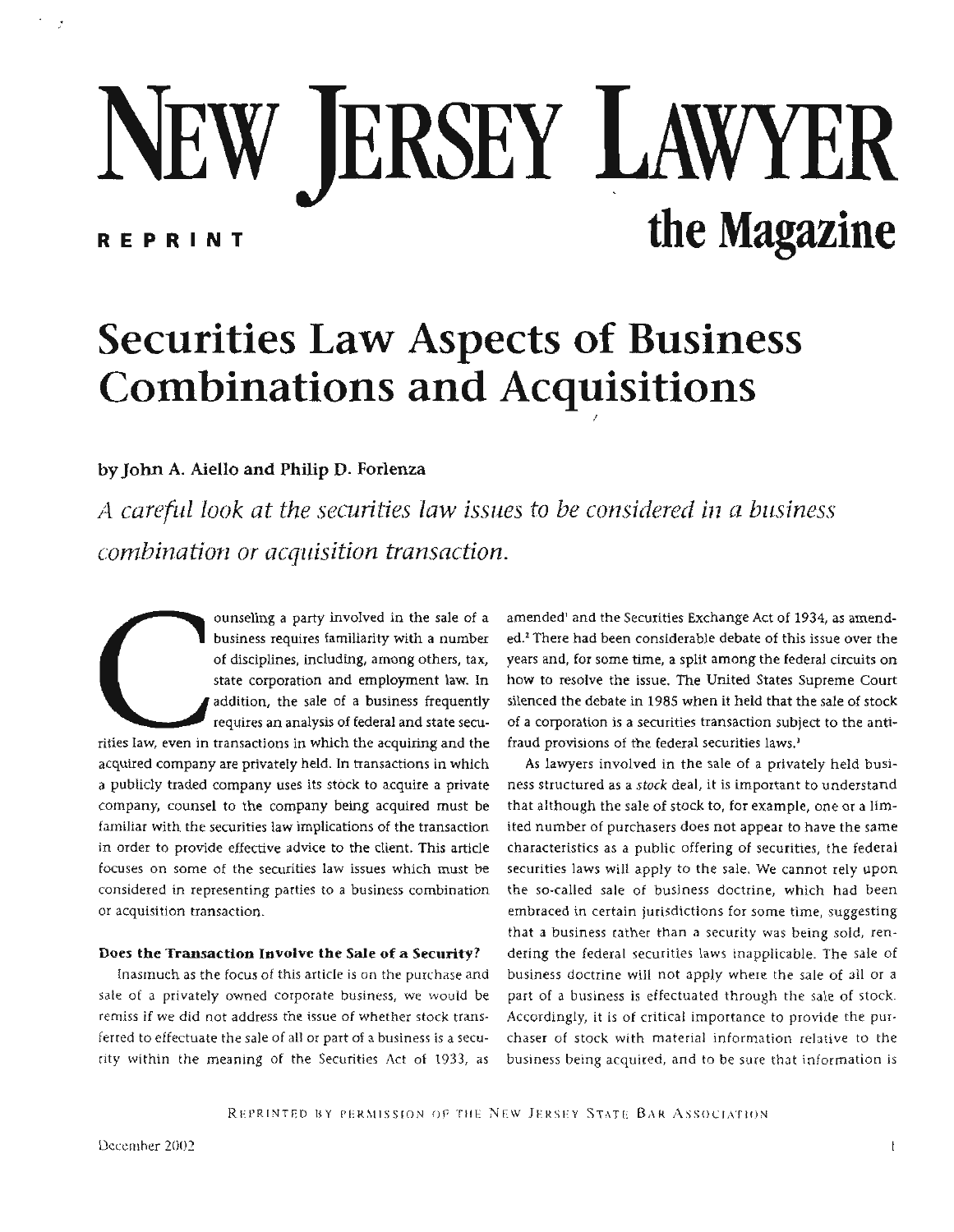not omitted and that the information provided is accurate and complete in **all** respects. Anything less leaves the seller vulnerable to a claim under the anti-fraud provisions of the federal securities laws.'

It **is** interesting to note that while the law is clear regarding the application **of** the federal securities Iaws to a private sale of an ownership interest in an operating business where the transaction is structured as a sale of stock, there is no legal authority suggesting that the federal securities laws should apply to a business sale structured as an asset transaction where the consideration paid for the assets is cash rather than stock or some other security. As a result, it is not uncommon for the purchaser of assets to include in **its** agreement a provision common1y **known** as a **lob-5** representation, where the seller represents, among other things, that all information relating to the business disclosed to the purchaser is accurate and complete, and that no information bas been omitted which would render the information furnished false or misleading. With such a provision, liability normally associated with the anti-fraud provisions of the federal securities laws is imposed by contract upon the seller. $5$ 

From the purchaser's perspective, in a transaction structured as either a stock or an asset purchase, there may be a promissory note issued by the purchaser to the seller. The question which arises under these circumstances is whether the federal securities laws apply to the issuance of the note, particularly as it relates to the anti-fraud rules. If the term of the note is for nine months or less, the statutes themselves are clear **jn** stating that any such note constitutes a security exempt under the federal securities laws.<sup>6</sup> Nonetheless, inasmuch as debt instruments issued by a purchaser to a seller in connection with the private acquisition of a business generally are for a longer term, further analysis is warranted to determine if the purchaser **is** issuing a security covered by the federal securities laws. Regrettably, that analysis is somewhat comp1ex.The factors to be considered in determining whether or not a promissory note **or** other debt instru**ment** is a security are set forth in Reves **v.** *Emst* & *Young.'* 

**The** United States Supreme Court determined in *Reves* that there is a rebuttable presumption that a note with a maturity in excess of nine months is a security unless it fits within a list of the types of promissory notes that are not viewed as involving a security. In addition, it embraced the so called **family**  resemblance test, **setting** forth the types of notes that would not be considered securities, and then announcing factors to consider in determining whether a note had a family resemblance to and fit within the **type** of note included on the list.

The first factor considered is the motivation of the parties to the transaction. The second factor is the plan of distribution for the notes. The third factor is the reasonable expectation of the investing public, and the fourth factor is whether there is another regulatory scheme to protect the noteholder which makes the protection provided **by** the federal securities **Iaws**  unnecessary. Space limitations do not permit a further analysis of the *Reves*  tests; however, suffice it to say that a note secured by a lien on a small business or some of its assets is identified by the court as the type of note not covered by the federal securities laws,

Another fact pattern frequently encountered involves a transaction in which the former shareholder of the acquired corporation agrees to accept a contingent right to receive stock in an acquiring corporation in consideration for the transfer of the stock or assets of the acquired corporation. Courts have held that the contingent contractual right is within the coverage of the federal securities laws, and that the recipient of the contingent contractual right has standing to bring a securities fraud claim against the acquiring corporation under Section 10(b) of the Securities Exchange Act of 1934 and Rule lob-5 promulgated thereunder.<sup>8</sup> Therefore, as parties utilize contingent earn-out arrangements to bridge gaps in negotiating positions, it is important to understand that **the** federal securities **laws** may apply to the deal structure, even though stock is not issued upon the close of the transaction but is issued thereafter upon the achievement of a prescribed objective.

### **Federal md State Registration Requirements**

In recent years, many public companies have adopted growth strategies focused on expansion through acquisitions, including the acquisition of privately owned businesses. Securities of the acquiring company often are a principal or the sole component of the consideration paid to the target company shareholders. The use of securities as acquisition consideration requires consideration of a number of factors by both the acquiring company and the company to be acquired.

Rule 145 has been adopted by the Securities and Exchange Commission **(SEC)** so the protections provided by the registration provisions of the securities act are available to persons who are offered securities in business cornbjnations. As noted in the preliminary note to Rule **145,** the thmst of the rule is that an offer or sale occurs when there is submitted to security holders a plan or agreement pursuant to which the holders are required **to** elect, on the basis of what is in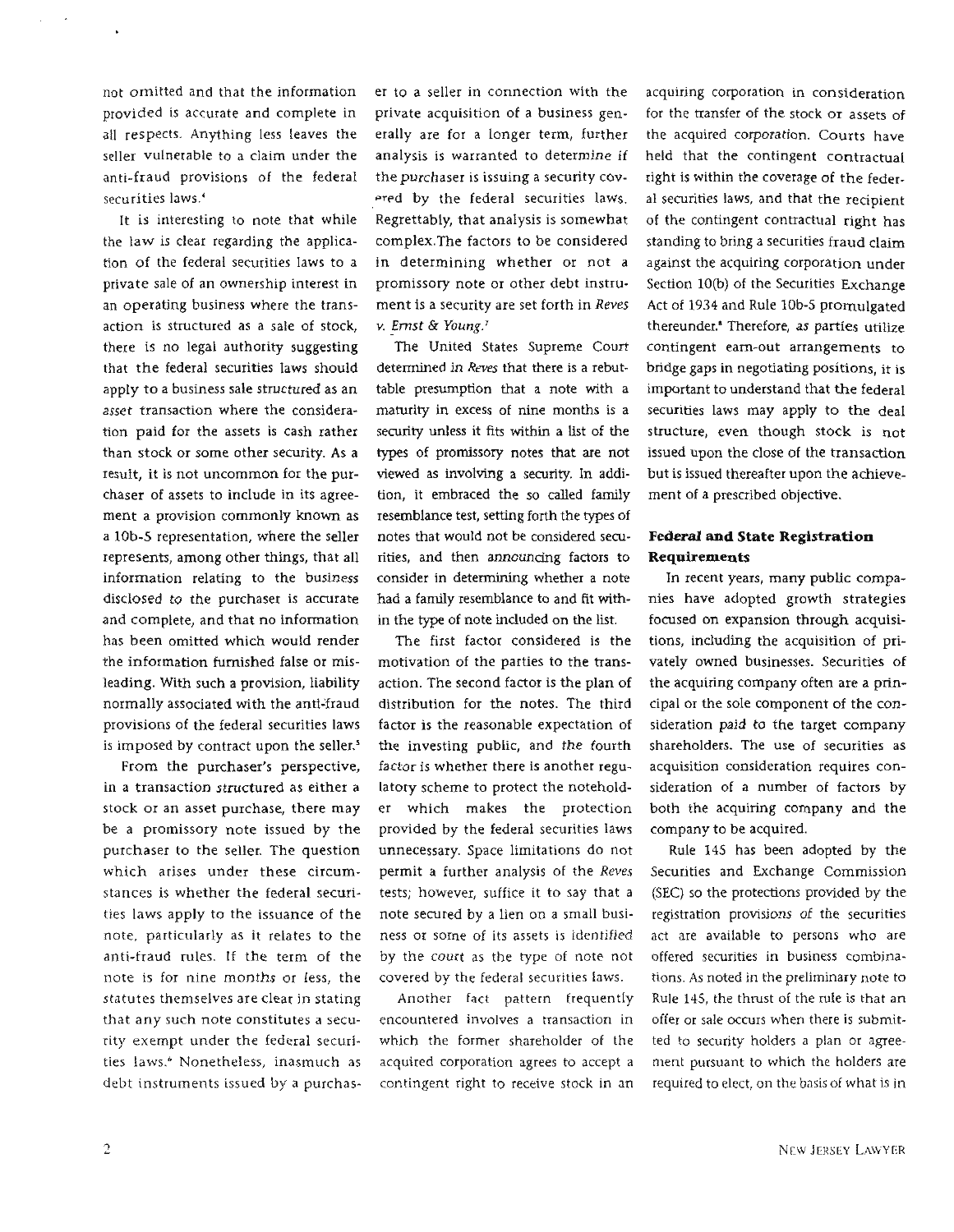substance a new investment decision. whether to accept a new or different **secu**rity in exchange for their existing securi**ty. As** a result, if securities of an acquiring company are to be issued to a company being acquired or its shareholders, federal securities laws must be examined to determine whether an exemption from the registration requirements of the securities act is available. Because each state has its **own** securities laws, the blue **sky** *lmvs* of each state in **which** the securities are being offered or issued must also be reviewed to determine whether state registration is required.

The federal exemptions most often relied upon are those provided by Section **4t2)** of the securities act and Regulation **D.** Section **4(2)** applies to transactions "not involving a public offering," and Regulation **D** provides a series of exemptions having specific guidelines which can be relied upon to ensure a transaction qualifies as a transaction not involving a public offering. Although the SEC has provided some guidance regarding the factors which should be considered to determine whether an offering qualifies for a Section **4(2)** exemption, no specific guidelines have been established. Due to the potential uncertainty in refying upon Section 4(2), most practitioners **will** attempt to structure a transaction so it qualifies under one of the exemptions provided under Rule 505 or Rule 506 of Regulation D?

**A** full discussion of Section **4(2),** Rule 505 and the Rule **506** exemptions is beyond the scope of this article; however, the availability of these exemptions depends upon, among other things, the aggregate value of the securities offered and the number and sophistication of the target company shareholders. If any of the shareholders do not qualify as accredited investors, as defined in Rule 501 of Regulation D, a detailed disclosure document must **be** prepared and distributed. In addition, Regulation D requires **Form D** to be filed with the **SEC** in connection with a Rule 505 or 506 transaction,

The steps which **must** be taken to comply with state blue sky requirements vary from state to state. The National Securities Markets Improvements **Act** of 1996 (NSMIA)<sup>10</sup> preempts state blue sky laws in transactions involving covered securities. Covered securities include, among others, securities listed on the New York Stock Exchange, American Stock Exchange or Nasdaq Stock Market, and securities issued in Rule 506 transactions or to a qualified purchaser, as defined by the **SEC."** Despite this preemption, most states, as permitted by **NSMfA,** impose notice and fee requirements on private offerings of covered securities. As a result, the applicable blue sky Iaws must be reviewed, even if an acquisition transaction involues,the issuance of a covered security.

### **Reselling Securities: The Significance of Registered or Restricted Securities**

If an exemption from the registration requirements cannot be identified, the acquiring company will be required to register the securities issued in the acquisition transaction under the securities act. Generally, this is accomplished through the Filing of an **S-4** registration statement with the **SEC,** pursuant to Rule 145 of the securities act. Whether the securities being issued in the transaction are registered significantly affects the abiliv of the acquired company's shareholders to dispose of the securities they acquire following the transaction. If the securities are not registered, shareholders of the acquired company **will** hold restricred securities, and thus may resell the shares they receive in the public markets only in accordance with procedures set forth in Rule 144 promulgated under the securities act.

- the shares must be held for one year before the sale;
- the number of shares which can be sold during any 90-day period is limited;
- the shares must be sold in a **brokers'**  transactions or in transactions directly with a market maker;
- the issuer of the securities must have current public information on file with the **SEC;** and
- the shareholder must file a notice with the **SEC.**

After the shares have **been** held for **two**  years, a shareholder who is not an affili $ate^{32}$  of the acquiring company can sell them freely without compliance **with**  Rule 144.13 Unregistered shares **issued** to a shareholder who is an affiliate of the acquiring company after the transaction must always be sold **publidy** in accordance with the requirements of Rule 144, unless registered under the **securities act.'\*** 

If the shares issued in an acquisition transaction are registered, a person who **is** not an affiliate of either the acquiring or acquired company can sell the shares publicly without restriction.<sup>15</sup> During the one-year period following the closing **of** an acquisition transaction, a person who was an affiliate of the acquired company must comply with the resale provisions of Rule 144 in selling shares registered in connection with the transaction, except that the one-year holding period requirement does not apply.14 After the one-year period following the transaction, a person who was an affiliate of the acquired company can resell the shares freely, provided the issuer has current public information on file with the SEC. After two years, the current public information requirement does **not** apply."

A person who is an affiliate of the acquired company and who becomes an affiliate of the acquiring corporation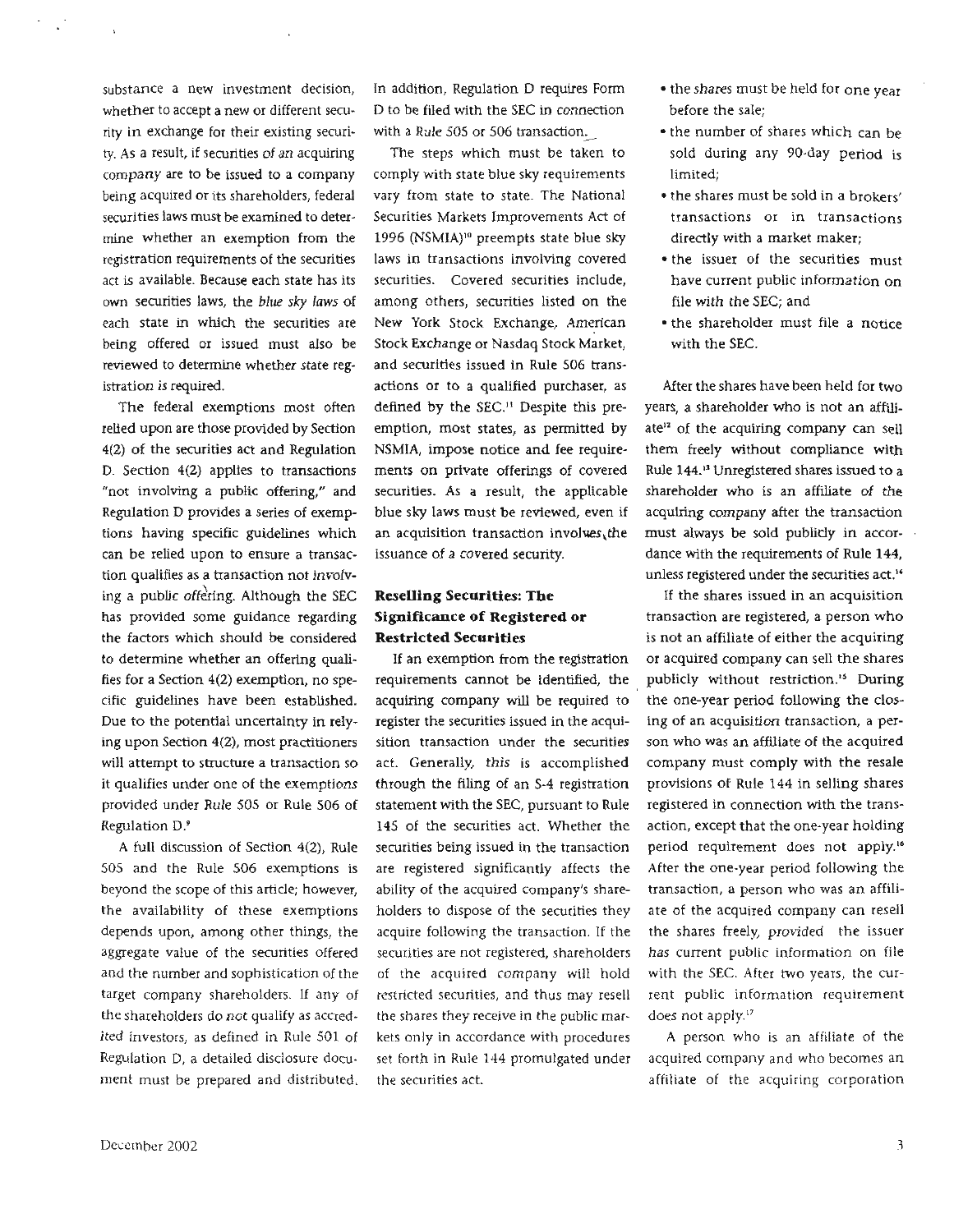must **comply** with all of the resale provisions of Rule 144 when reselling shares registered under an **5-4,** except that the one-year holding period does not apply.'"

In situations where the securities issued to the acquired company shareholders have not been registered under the securities act, counsel should recommend that the company being acquired negotiate registration rights which require the acquiring company to file a resale registration statement with the SEC following the transaction. This way the shareholders of the acquired company can resell their shares without having to wait for the expiration of the one-year holding period set forth in Rule 144. **tn** situations where an 54 **Is**  filed in connection with an acquisition transaction, consideration should also be given to requiring the acquiring company to inclhde **S-3** reoffering information in the **S-4** prospectus so persons who become affiliates of the acquiring company can use the **S-4** prospectus for resales, and thus avoid the restrictions of **Rule** 1 **44.19** 

#### **Proxy Rules**

Business combinations and acquisition transactions generally require approval by the shareholders of the company being acquired under state corporation law. In New Jersey, the approval of the shareholders of an acquiring or surviving corporation in an acquisition or business combination is required if the number of voting shares of the acquiring or surviving corporation outstanding immediately after the transaction, plus the number of voting shares issuable on conversion of other securities or upon the exercise of rights **ar** warrants issued pursuant to the transaction, **will** exceed by more than 40 percent the totaf number of voting shares of the corporation outstanding immediately before the transaction."' In addition, the rules of

the New York Stock Exchange, American Stock Exchange and Nasdaq Stock Market require listed companies to obtain shareholder approval of transactions involving an increase or potential increase in outstanding common shares of 20 percent or more.<sup>21</sup>

Companies whose securities are registered under Section 12 of the exchange act are subject to the proxy rules set forth in Regulation **14A** of the act. In order to obtain the votes required to approve an acquisition transaction, these companies generally solicit proxies from their shareholders. The proxy rules require the preparation of a proxy statement which must contain a description of the proposed transaction and other detailed information required by Schedule **14A** if proxies are to be solicited.<sup>22</sup> Preliminary copies of the proxy materials must **be**  filed with the SEC at least 10 days prior to the date the proxy materials are first sent or given to shareholders.<sup>23</sup> The final proxy materials must be filed no later than the date they are first sent or given to security holders.<sup>24</sup> In situations where securities of the acquiring company are being registered under Form S-4, the **5-4**  prospectus is used to provide the required disclosure to shareholders and no separate proxy materials need be filed.<sup>25</sup>

Companies that are not subject to the **SEC's** proxy rules should consider supplying information similar to that required by the proxy rules to shareholders who are voting on the transaction. Because a vote on a business combination is, in substance, an investment decision, federal and state securities laws which impose liability in connection with the sale or purchase of securities for misstatements of material fact or omissions of statements necessary to make other statements not misleading apply. The furnishing of information which allows shareholders

to make an informed voting decision can reduce the risk of liability **being**  imposed under the anti-fraud rules described above.<sup>26</sup>

In negotiating an acquisition transaction, it is not unusual for the acquiring company to seek commitments from the principal or controlling shareholders of the company being acquired to vote in favor of the proposed transaction when **it** is submitted to a vote of shareholders. If the voting securities of the target company are registered under Section 12 of the exchange act, **the**  acquiring corporation must adhere to the proxy rules because, under Rule **14a-**1, the term proxy indudes any proxy, consent or authorization within the meaning of Section **14(a)** of the exchange act. Rule 14a-2, however, provides that the proxy **rules** do **not** apply to any solicitation made otherwise than on behalf of the registrant if the total number of persons solicited is **not** more than 10. **As** a result, in soliciting voting commitments, the acquiring company should limit the number of parties from whom it seeks voting commitments to 10 or less persons. 6a

#### **Endnotes**

- 1. 15 U.S.C. § 77a et seq.
- 2. 15 U.S.C. § 78a et seq.
- **3.** *Landreth Timber* **Company v.** *Lan*dreth, et. *dl.,* 471 **U.S.** 681, 105 **S.**  Ct. **2297 (1985);** *Gould* **v.** *Ruefenacht,* et. **nl.,** 471 **U.S.** 701, 105 S. Ct. 2308 **(1985).**
- **4.** *Harsco* **Corp. v. Segui,** 91 E3d 337 (26 Cir. 1996). **The** court in Harsco addresses the effect of certain contract provisions on the availability of claims under Section 10-b of the exchange act to a purchaser of stock. The authors have focused on the anti-fraud provisions of the federai securities laws in this article. It should be noted that claims